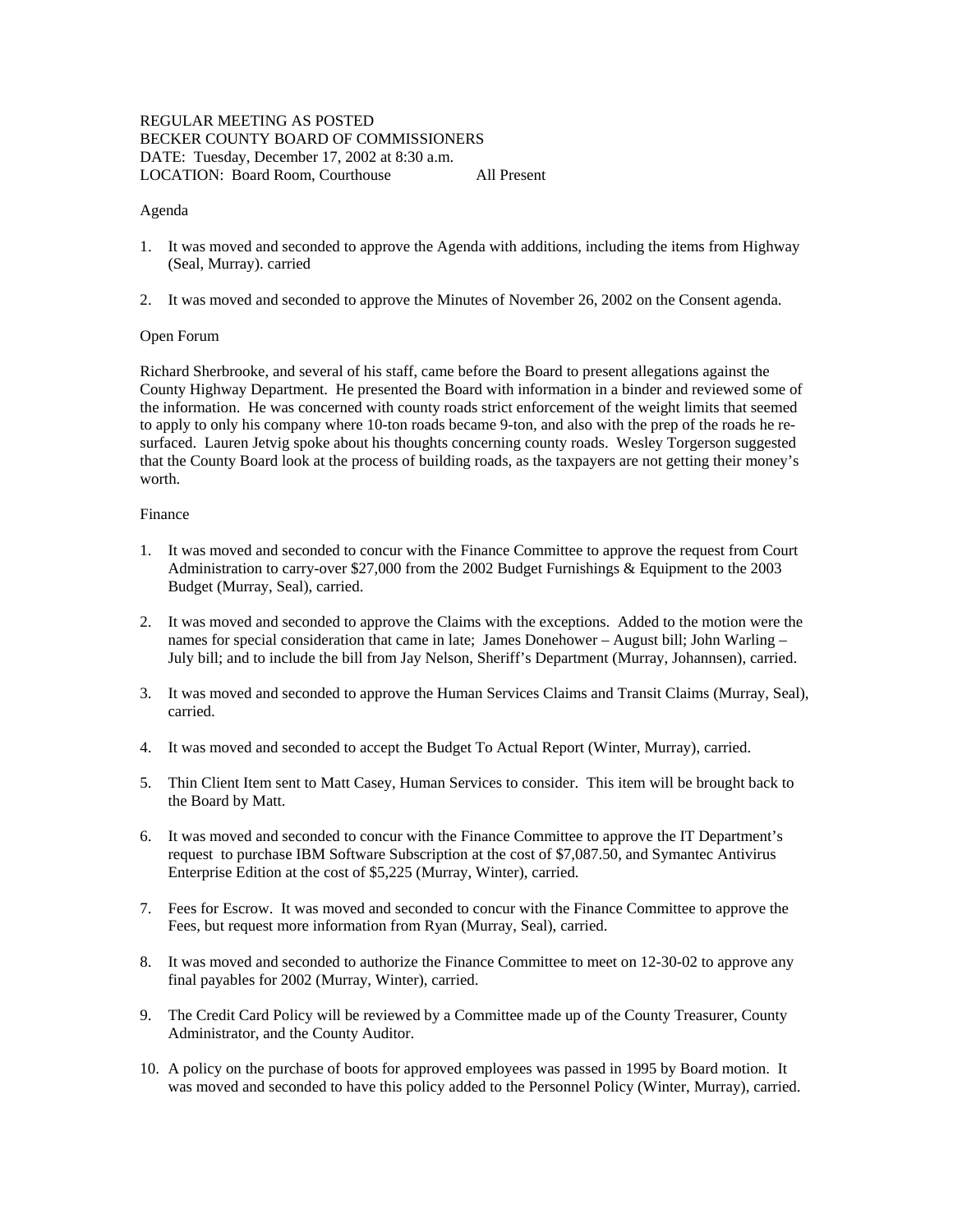### Auditor

1. It was moved and seconded to approve the following Gambling Permit: Minnesota Flyers Gymnastics for operations at Sunlite Bar & Grill in Detroit Twp. (Johannsen, Murray), carried.

#### Assessor

- 1. It was moved and seconded to approve the following Abatements: Parcel, Twn/City, Amount, Reason: 2002 Tax Payable, 07.0059.000, Homestead; Cuba, \$212; 35.0100.000, Walworth, \$122, Homestead (Winter, Seal), carried.
- 2. It was moved and seconded to concur with the Committee of Commissioner Winter, County Auditor and Assessor to deny a request for Abatement of Parcel No. R50.0053.000 (Winter, Johannsen), carried.

Veteran's Services is removed from the Agenda

#### Highway

It was moved and seconded to pass Resolutions DOH 12-02-63, Project Acceptance for Project SAP 03- 614-15; SAP 03-600-07; CP 201-114-01, authorizing final payment in the amount of \$44,629.71; DOH 12-02-64, Project Acceptance, authorizing final payment in the amount of \$44,629.71; DOH 12-02-61 Project Acceptance for Project CP 402-999-18, authorizing final payment in the amount of \$1,267.50 (Seal, Murray), carried. Consent Agenda

#### Multi-County

1. Nancy Bauer, Director, Multi-County Nursing discussed the Pre-Event Plan for Small Pox Vaccination.

## Human Services

- 2. It was moved and seconded to approve the Agenda as amended (Seal, Murray), carried.
- 3. It was moved and seconded to approve the 2003 Transit Grant Agreement and authorize Matt Casey to sign the grant (Seal, Winter), carried.
- 4. It was moved and seconded to accept the Child Support Five-Year Strategic Plan 2002-2008 (Johannsen, Seal), carried.
- 5. Governor Ventura's order to affirm the government to government relationship between the State of Minnesota and Indian Tribal Governments located within the State of Minnesota was discussed.
- 6. It was moved and seconded to approve the Transit Contract with Human Services (Winter, Murray), carried.
- 7. It was moved and seconded to approve the Village Family services Contract for 2003 (Winter, Johannsen), carried.
- 8. It was moved and seconded to approve the Lakes Counseling Outpatient Contract for 2003 (Seal, Murray), carried.
- 9. It was moved and seconded to approve the Lutheran Social Services Contract for In-Home Services for 2003 (Seal, Johannsen), carried.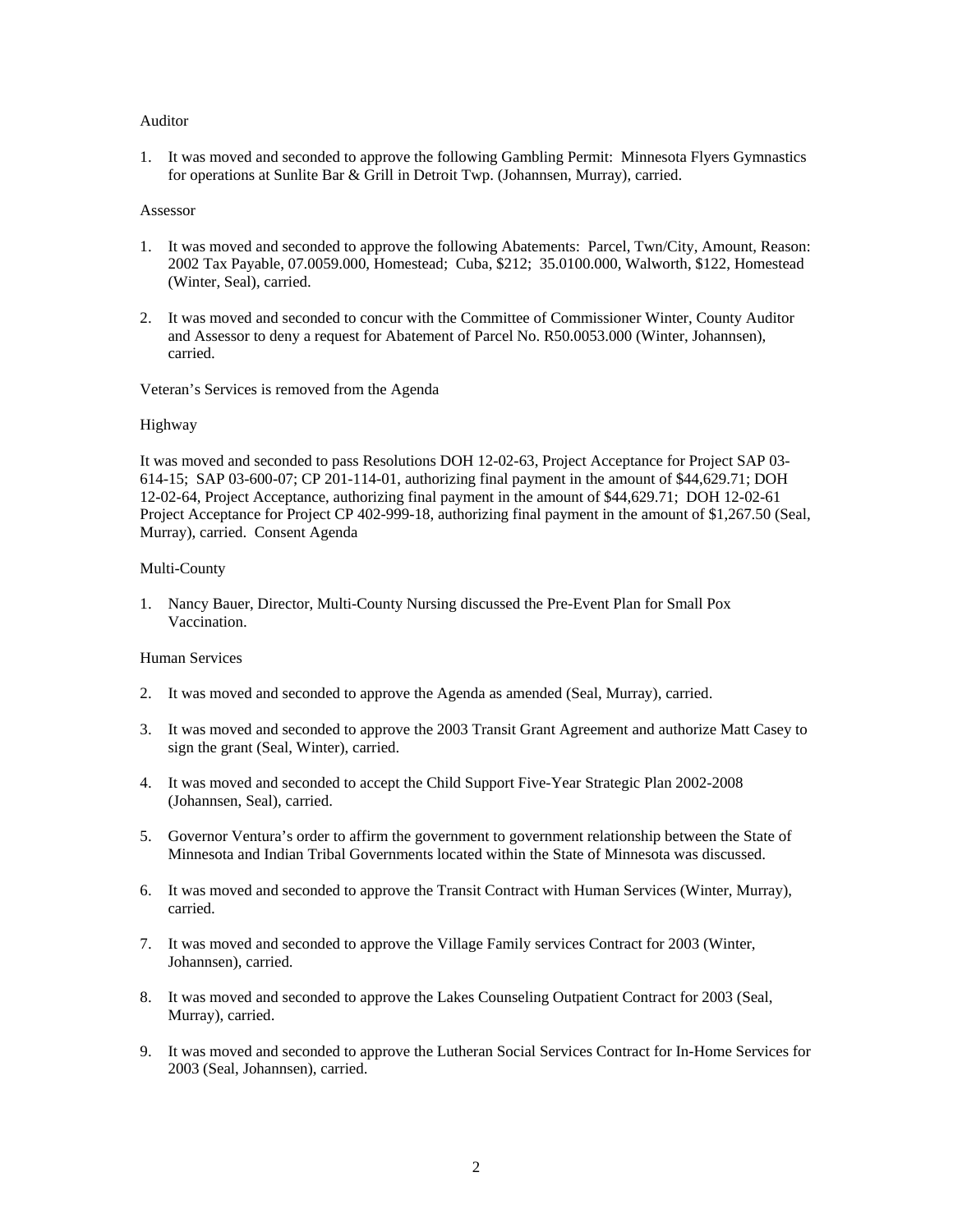10. It was moved and seconded to approve the Family Services, Adult Services and Probation Placement Reports (Johannsen, Seal), carried.

## Commissioners

- 1. Reports & Correspondence
- 2. Appointments
- 3. Dave Shaw, Administrator, Sunnyside Care Center, gave an update on Sunnyside Care Centers Moratorium Request. He thanked Commissioner's Seal and Johannsen for their support of Sunnyside while Commissioners. He also presented a plaque to Commissioner Murray for 12 years of service to Sunnyside.
- 4. Elected Officials Salaries: County Treasurer, County Auditor, County Recorder, County Sheriff. It was moved and seconded to have Commissioners Engebretson , Commissioner Winter and the County Administrator meet with these elected officials to discuss salaries and bring results of this meeting back to the Board Meeting of December 23 (Murray, seal), carried. Bob Bristlin, Dave Seaberg, and Harry Salminen, Commissioner elect questioned why we had to determine the Elected Officials now when they knew what they were when they ran for office. Bob Bristlin questioned if Commissioners were getting an increase. Curt Sitko asked when do you determine salaries? Commissioner Engebretson stated the increase would be the same as Union employees receive. Commissioner Murray stated that the Board is requested to visit the Elected Officials Salaries.
- 5. It was moved and seconded to approve Commissioner Winter's attendance at the Tribal Meeting on Thursday, December 19 (Murray, Seal), carried.
- 6. It was moved and seconded to send a letter of congratulations to Margaret Smith, who was designated at a "Great Volunteer" (Murray, Winter), carried.
- 7. The County Administrator met with the Patty Johnson, Planning & Zoning Administrator, to set her salary. The Band and Grade were agreed upon and July will be the starting date. The position is at will.
- 8. It was moved and seconded to approve to send letters to the Department Heads that 10% budget cuts would probably need to be done for 2003 (Murray, Winter), carried.
- 9. Personnel. It was moved and seconded to approve that no replacement employees can be hired to fill a vacant position until all personnel obligated costs have been fulfilled, and in addition there will be a 6-month waiting period to hire. Employees could be shared between offices, or if proper justification to the Board for hiring could over-ride the motion (Murray, Winter), carried.

## County Attorney

1. It was moved and seconded to approve Resolution No. JE12-02-1A, designating Joseph Evans as the Delegate, Barb Tweeten as the alternate to participate in the County Attorney User Group of MCCC (Murray, Winter), carried.

# NRM

- 1. It was moved and seconded to approve the Agenda as amended (Johannsen, Winter), carried.
- 2. It was moved and seconded to approve the Memo of Understanding MOU No. 00-0, promoting forest health and productivity, as re-written (Winter, Seal), carried.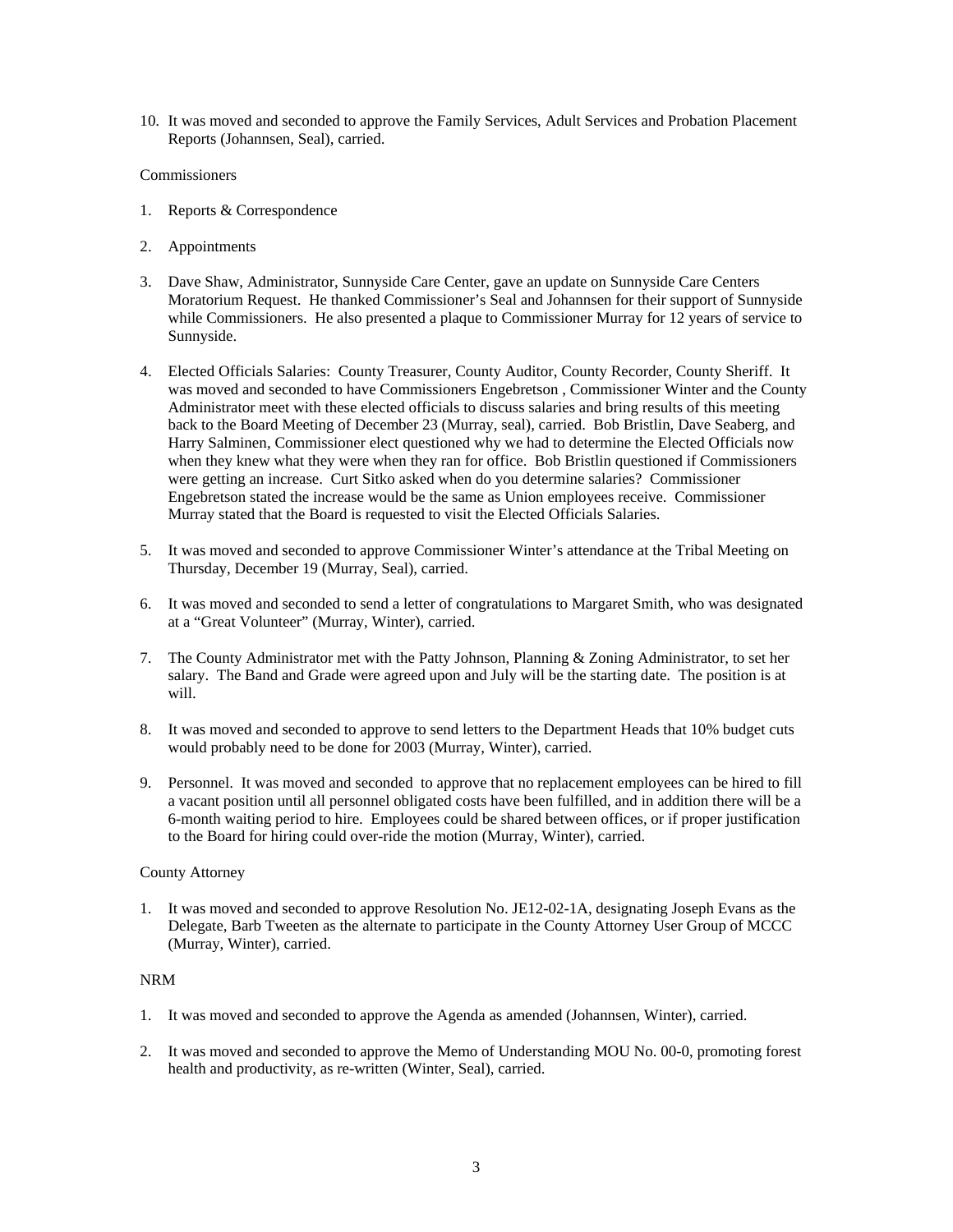- 3. It was moved and seconded to authorize the NRM Office to advertise for bids on the planting of approximately 93,500 seedlings (Winter, Murray), carried.
- 4. It was moved and seconded to award the snowmobile trail grooming contract to the Lake Runners trail Association (LTRA) at the rate of \$11/mile (Johannsen, Murray), carried.
- 5. It was moved and seconded to proceed with the Smoky Hills Trail Project (Winter, Murray), carried. Commissioner Winter asked about combined snowmobile and ATV usage. Commissioner Murray is supportive and feels the trails are a development link. Commissioner Engebretson would like Chip to make a report to the Board about progress.

Closed Session 1. Negotiations 2. Litigation Open Session

## Human Resources

- 1. It was moved and seconded to ratify and accept the tentative agreements for the Courthouse, Human Services, Human Service Supervisors, Deputy/Jailer, Confidentials and Highway for 2003, and authorize the Board Chair to sign on behalf of the county (Seal, Winter), carried.
- 2. It was moved and seconded to provide for the same general increase to Non-Union personnel and to approve to modify the personnel policy manual to include the following (Winter, Murray), carried.

Modify 12.34: 2 personal days per calendar year

Add to 13.2B: To use sick leave for the purpose of doctor's visits for stepchildren and parents.

Add to 13.2C: Definition of immediate family for the purpose of sick leave use for funeral leave. Definition: Employee's spouse, parents, siblings, grandparents, children, grand children, father and mother in-law, brother and sister-in-law, stepchildren, stepsiblings and stepparents.

Modify 7.3: Overtime compensation change to allow non-union employees to accumulate (80) hours in the compensatory time bank and any hours in excess of forty hours not used by December 15 shall be paid in cash at the appropriate rate.

Modify 16.1 to include the following: Vacation requests will not be granted for the purpose of continuing employment, an employee must work at a minimum of five (5) scheduled days prior to his/her last day of employment.

- 3. Personnel. It was moved and seconded to carry-over vacation time for Pam Ranua to 2003. She will use excessive vacation time by January 31, 2003.
- 4. The Recorder's Office requested authorization to replace a Deputy Recorder/Property Title Specialist. There was no Board action at this time.

## **Sheriff**

- 1. It was moved and seconded to approve to have Temporary, On-Call Sheriff's Employees to be treated as regular paid employees. They will be handled through the county payroll system (Murray, Seal), carried.
- 2. It was moved and seconded to approve the rate of pay to be set for On-Call Status Employees only (Winter, Murray), carried.

# Planning & Zoning

1. It was moved and seconded to approve the Agenda as presented (Winter, Seal), carried.